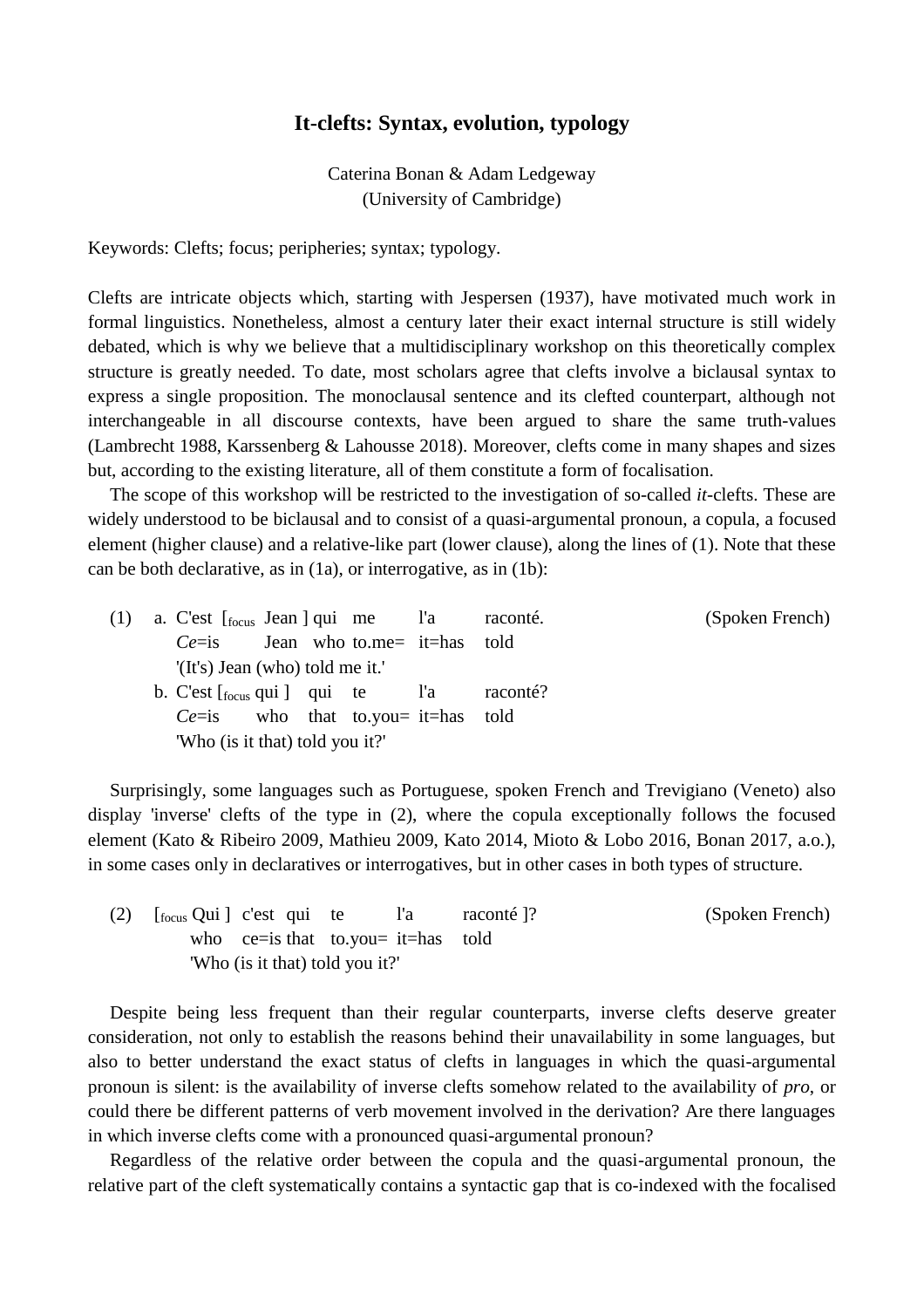element. Therefore, scholars agree that at least one long-distance dependency is established within clefts, as illustrated in (3):

(3) C'est [ mon père]<sup>i</sup> qui \_\_\_<sup>i</sup> est allé à la messe (Spoken French)  $C=$ is my father that is gone to the mass 'It's my father that attended mass'

From a strictly syntactic point of view, in recent generative work on clefts, Haegeman et al. (2009) have claimed that 'embedded' cartographic analyses of clefts à la Belletti (2009; 2015) are to be preferred to 'matrix' accounts à la Meinunger (1997) and Frascarelli & Ramaglia (2013). The main difference between the two analyses is that, while the latter take clefts to be monoclausal, in 'embedded' analyses clefts are biclasual throughout the derivation.

For Belletti's (2015) proposed derivation of clefts to work, the use of both clause-external peripheries à la Rizzi (1997 and much subsequent work) and of a clause-internal periphery à la Belletti (2004) are required, and also the postulation of silent nominal categories à la Kayne & Pollock (2009), which are used to circumvent the intervention problems caused by raising of the quasi-argumental subject to the canonical subject position. These basic assumptions are not endorsed by all, therefore an alternative, more universally-received explanation of the fine structure of clefts would seem desirable. Indeed, supposing that Haegeman et al. (2009) are right, one of the first questions that needs answering is whether complex biclausal models à la Belletti are defensible from the point of view of learnability, and whether the proposed derivations could be simplified using theories of locality such as chain formation à la Krapova & Cinque (2008) or Featural Relativized Minimality (Friedman et al. 2009).

Another interesting phenomenon that deserves attention is the systematic correlation between the availability of informational focus fronting and the non-availability of clefting (Lambrecht 2001). Indeed, it is widely known that some Romance languages such as Romanian and southern Italian dialects do not have clefts, but they all have focus fronting and, by contrast, modern French and most northern Italian dialects do not have informational focus fronting, but they do have clefts (Zafiu 2013, Cruschina 2015, Ledgeway in press). This correlation should be tested not only within and beyond Romance but also be diachronically: all documented medieval Romance varieties allow focus fronting as a part of their V2 syntax, but an open question is whether they also allowed clefting. It is also important to establish whether declarative and interrogative clefts always go hand-in-hand in all languages, not only synchronically but also diachronically. Are there languages in which only declarative clefts are possible, or vice-versa? If so, what does this say about the architecture of focal projections? If not, which sentence type is acquired or lost first? It is also not yet clear to what extent the 'quasi-argumental subject + copula' part of clefts is grammaticalized cross-linguistically, and how the rise of clefts and their subsequent grammaticalization proceed, when relevant.

Three other facts that we believe worth investigating are the morphosyntax of interrogative clefts, the diachronic relationship between these structures and the phenomenon of subject-clitic inversion in the languages that either have it, or have lost it. Indeed, despite being by far the most natural question formation strategy in varieties likes the dialects of northern Italy (Poletto & Vannelli 1997, Munaro 1999, Poletto 2000, a.o.), clefts are still remarkably understudied. We know that the diachronic interaction between loss of subject-verb inversion and the rise of clefts in many Gallo-Romance varieties (including western and central dialects of northern Italy) makes most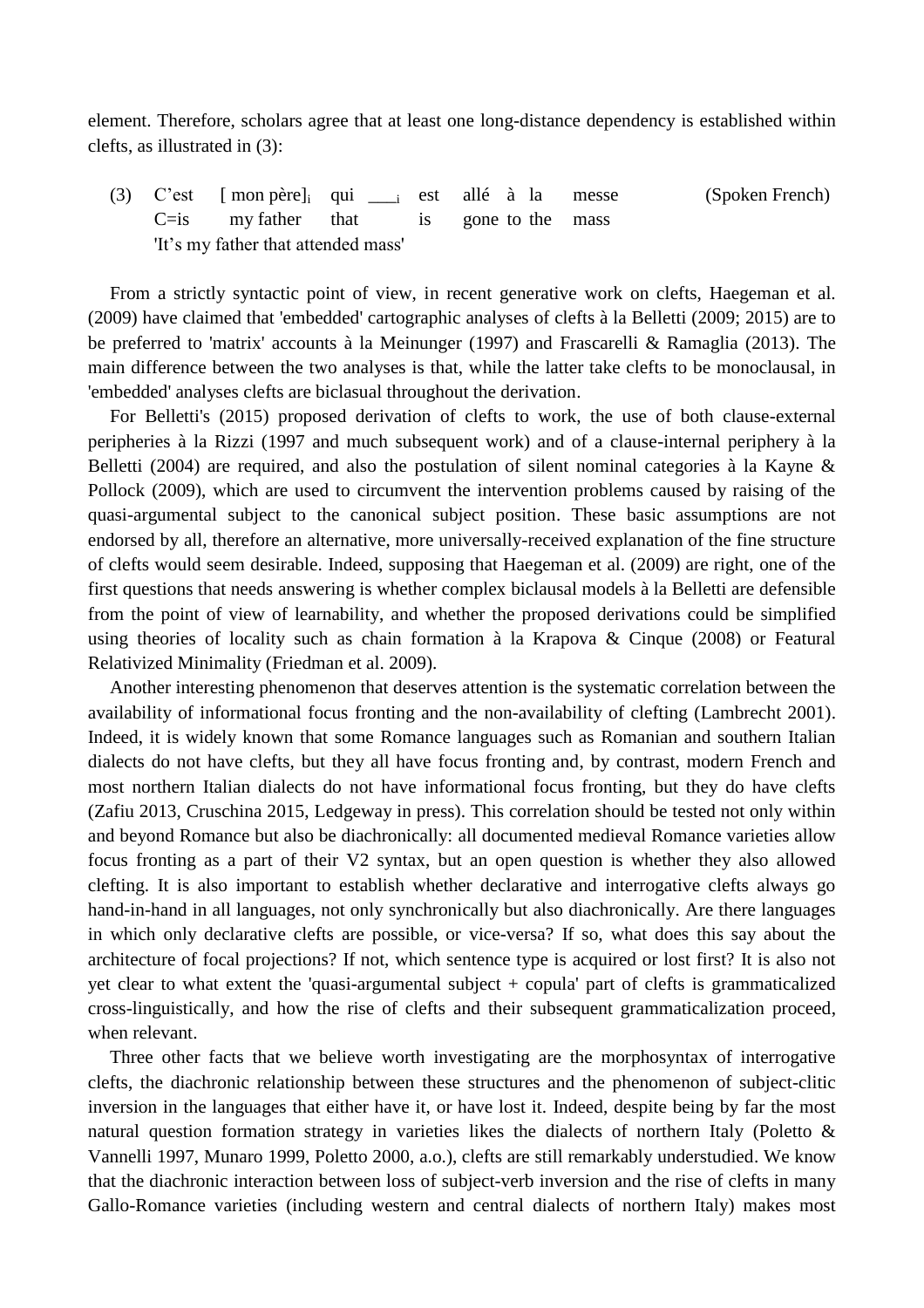eastern Venetan dialects, which still retain compulsory subject-verb inversion and have clefts, unique. Understanding the interaction between the two phenomena before subject-inversion is lost appears crucial, which is why the study of *it*-clefts is particularly urgent.

To conclude, even a cursory examination of the broad cross-linguistic variation in the availability, form and distribution of clefts as reviewed above raises numerous theoretical questions. Our belief is that the synchrony of clefts will only be appropriately understood once diachronic, typological, historical, experimental and dialectological aspects are all brought together.

Acknowledgements: Caterina Bonan's work has been fully supported by the Swiss National Science Foundation, 'Early PostDoc.mobility' research grant n° P2GEP1\_184384.

## **References**

Belletti, A. 2009. *Structures and Strategies*. Routledge Leading Linguists 16. New York.

- Belletti, A. 2015. 'The Focus map of clefts: Extraposition and Predication'. In U. Shlonsky (ed.) *Beyond Functional Sequence. The Cartography of Syntactic Structures 10*. Oxford Studies in Comparative Syntax. Oxford University Press. 42–59. [https://doi.org/10.1093/acprof:oso/9780190210588.003.0003.](https://doi.org/10.1093/acprof:oso/9780190210588.003.0003)
- Bonan, C. 2017. 'C'est or sé? On the cartography of clefts'. In C. Bonan, H. Jivanyan & M. Pallottino (eds.) *GG@G (Generative Grammar in Geneva)*. Volume X. 131-152. ISSN 2504-4435. [https://doi.org/10.13097/cjg3-tfud.](https://doi.org/10.13097/cjg3-tfud)
- Cruschina, S. 2015. 'Some notes on clefting and fronting'. In E. Di Domenico, C. Hamann & S. Matteini (eds) *Structures, Strategies and Beyond. Studies in Honour of Adriana Belletti.* Linguistik Aktuell/Linguistics Today 223. John Benjamins Publishing Company. 181-208. [https://doi.org/10.1075/la.223.09cru.](https://doi.org/10.1075/la.223.09cru)
- Frascarelli, M. & F. Ramaglia. 2013. '(Pseudo) Clefts at the Syntax-Prosody-Discourse Interface'. In K. Hartmann & T. Veenstra (eds.) *Cleft Structures*. Linguistik Aktuell/Linguistics Today 208. Amsterdam: John Benjamins Publishing Company. 97-128. [https://doi.org/10.1075/la.208.04fra.](https://doi.org/10.1075/la.208.04fra)
- Friedman, N., A. Belletti & L. Rizzi. 2009. 'Relativized relatives: Types of intervention in the acquisition of A-bar dependencies'. *Lingua 119 (1)*. 67-88. [https://doi.org/10.1016/j.lingua.2008.09.002.](https://doi.org/10.1016/j.lingua.2008.09.002)
- Haegeman, L., A. Meinunger & A. Vercauteren. 2015. 'The Syntax of It-clefts and the Left Periphery of the Clause'. In U. Shlonsky (ed.) *Beyond Functional Sequence. The Cartography of Syntactic Structures 10*. Oxford Studies in Comparative Syntax. Oxford University. [https://doi.org/10.1093/acprof:oso/9780190210588.003.0005.](https://doi.org/10.1093/acprof:oso/9780190210588.003.0005)
- Jespersen, O. 1927. *A Modern English Grammar on Historical Principles. Part II: Syntax*. Collected English Writings.
- Karssenberg, L. & K. Lahousse. 2018. 'The information structure of French *il y a* & *c'est* clefts: a corpus-based analysis'. *Linguistics 56(3)*. [https://doi.org/10.1515/ling-2018-0004.](https://doi.org/10.1515/ling-2018-0004)
- Kato, M. A. 2014. 'The role of the copula in the diachronic development of focus constructions in Portuguese'. In M.-H. Côté & E. Mathieu (eds.) *Variation within and across Romance Languages: Selected papers from the 41st Linguistic Symposium on Romance Languages (LSRL), Ottawa, 5–7 May 2011*. Current Issues in Linguistic Theory 333. John Benjamins Publishing Company. 297-314. [https://doi.org/10.1075/cilt.333.20kat.](https://doi.org/10.1075/cilt.333.20kat)